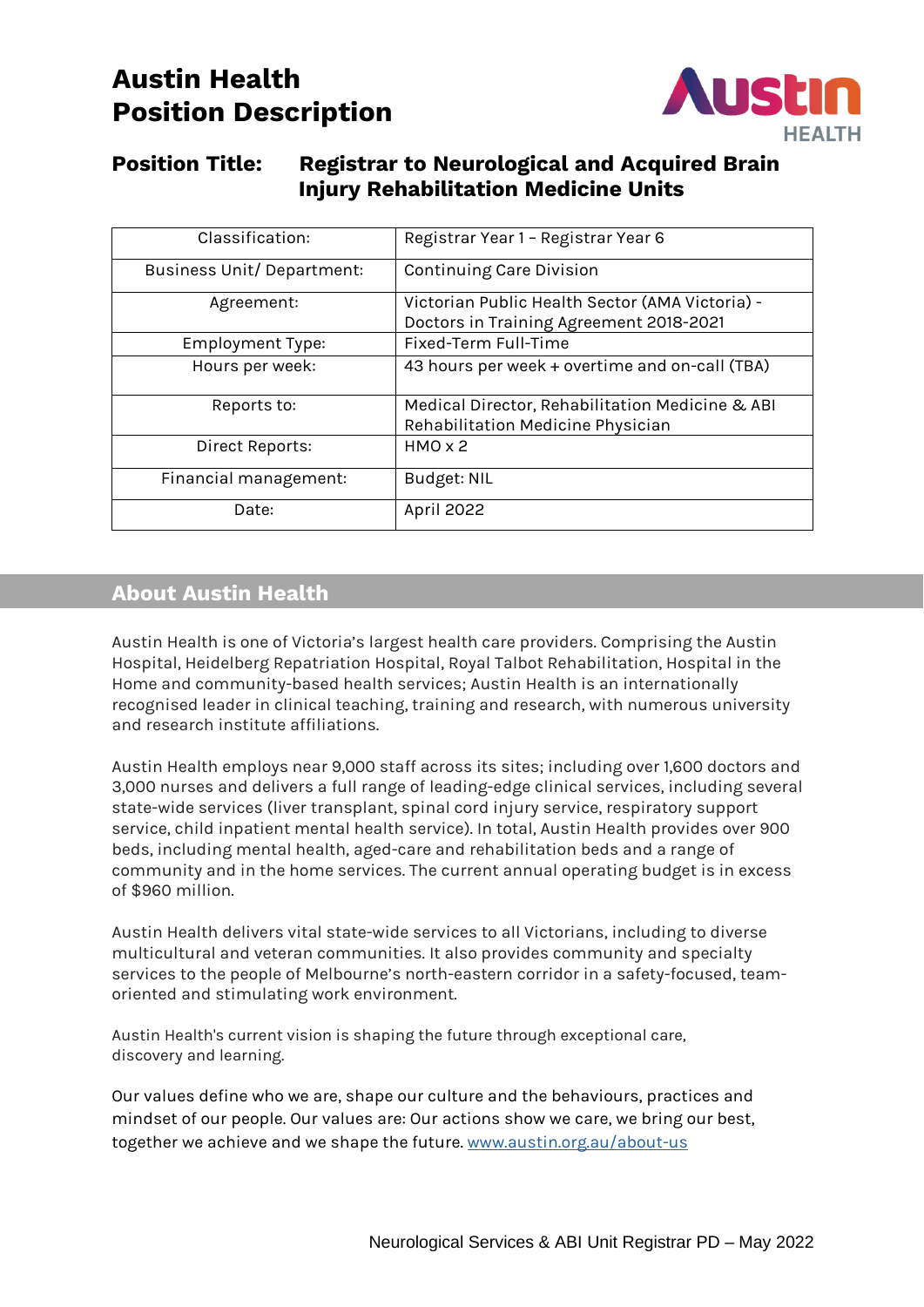Austin Health is committed to providing an inclusive culture where all employees can contribute to the best of their ability and strive to develop further. Find more at [http://www.austin.org.au](http://www.austin.org.au/) 

## **Position Purpose**

The Neurology and ABI Units cater for people who have had a variety of neurological conditions, including traumatic brain injuries, tumours, GBS, MS, hypoxia and strokes. The Neurology/ABI Registrar position manages all relevant patients within the ABI and Mellor units with the support of the Rehabilitation Medicine Physicians, and in doing so, ensures patient-centred, high quality, clinically appropriate care is delivered, at the right time and in the right place. The Registrar will also supervise the HMOs and the patient care provided by the HMOs.

## **About the Rehabilitation Unit**

Royal Talbot Rehabilitation Centre, the rehabilitation campus of Austin Health, is a specialist rehabilitation centre of international standard, providing a comprehensive and co-ordinated range of services to clients with a wide range of needs. These include inpatient, outpatient and domiciliary programs for people with spinal cord injury, acquired brain injury, amputations, multiple trauma, orthopaedic and neurological conditions.

## **Purpose and Accountabilities**

### **Role Specific:**

- Direct responsibility for all patients in the ABI Rehabilitation Unit.
- *Responsibility for care of all patients in Neurological Rehabilitation Unit through supervision of* HMO. Some direct patient care responsibility will be required to ensure equal division of work.
- Take a leadership role in team coordination under the direction of the relevant team consultant
- Participation in the relevant Royal Talbot on-call roster.
- Attendance at ward rounds, case conferences, family meetings, outpatient clinics.
- Attendance at Neurological Ward rounds at the Austin campus where appropriate.
- Assessments of patients as regards suitability for rehabilitation.
- Responsibility for completion of discharge summaries, and liaison with GP and the patients' specialist if required.
- Attendance at Wednesday afternoon teaching sessions Australasian Faculty of Rehabilitation Medicine training program.
- Participation in the on-site teaching program.

#### **To liaise with:**

• Austin Health Medical, Nursing and Allied Health staff, ensuring patient-centred, high quality, clinically appropriate care is delivered to the right person at the right time and in the right place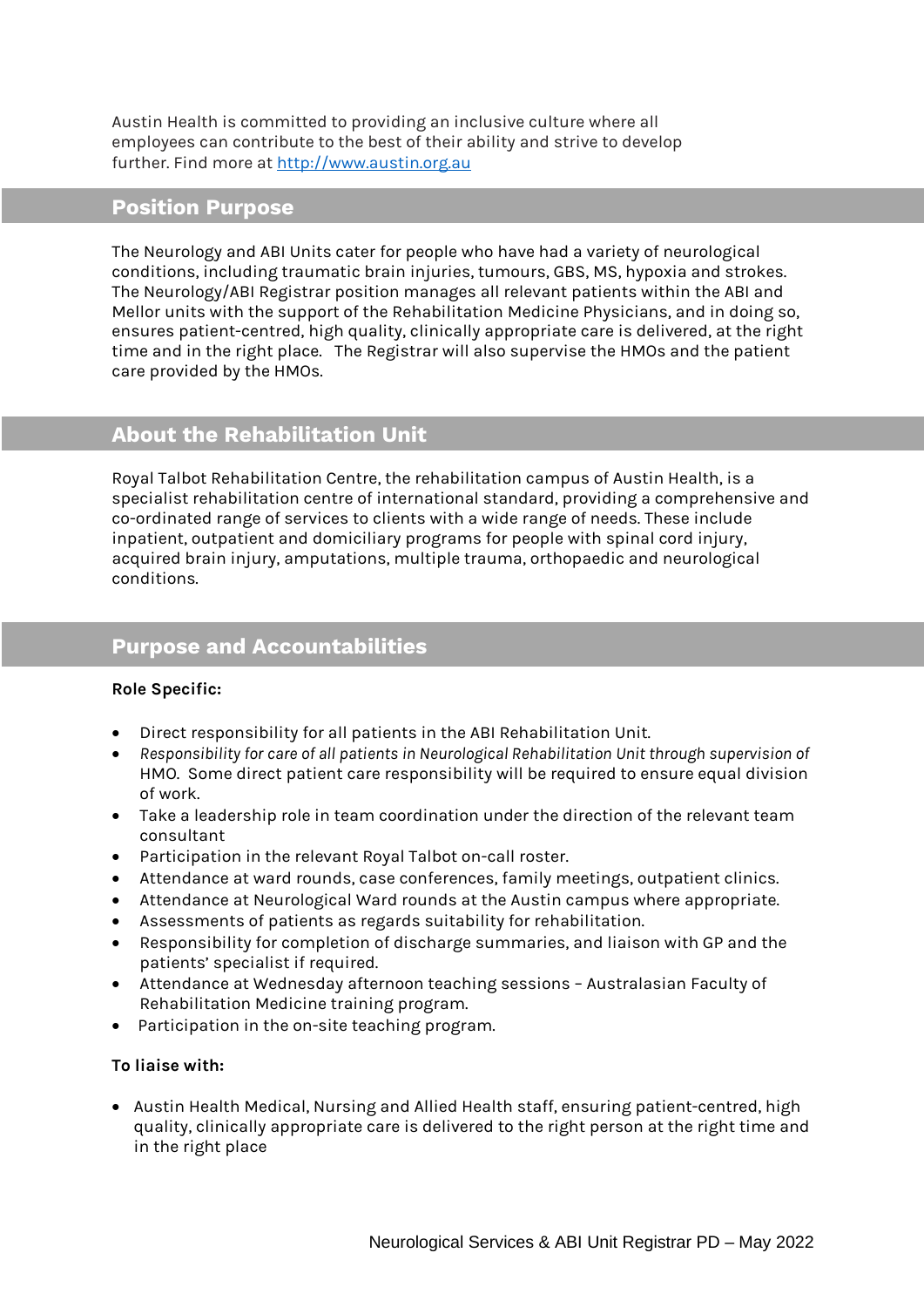- Ensure a high level of work quality; develop, implement and monitor quality improvement activities within the department/ward, in accordance with Austin Health Policies as varied from time to time.
- Ensure safe work practices and environment in accordance with Austin Health Policies as varied from time to time.
- Report incidents or near misses that have or could have impact on safety and participate in the identification and prevention of risks.
- Participate in emergency incident response activities as required.

### **All Employees:**

- Comply with Austin Health policies & procedures, as amended from time to time, which can be located on the intranet (The Pulse): [OPPIC](https://austinhealth.sharepoint.com/sites/OPPIC)
- Report incidents or near misses that have or could have impact on safety participate in identification and prevention of risks
- Comply with the Code of Conduct

## **Selection Criteria**

### **Essential Knowledge and skills:**

- A commitment to Austin Health values
- MBBS or equivalent
- Registered to practice Medicine in Australia
- High-level English communication skills (both written and verbal).
- A demonstrated commitment to high quality patient care.
- A demonstrated commitment to teaching.
- Minimum of three years hospital training following graduation

#### **Desirable but not essential for Performance in the Position**

• Preference will be given to practitioners registered as trainees in the AFRM Fellowship program.

## **General Information**

#### **Austin Health is a Child Safe Environment**

Austin Health is committed to child safety. We want children to be safe, happy and empowered. We support and respect all children, as well as our staff and volunteers. Austin Health has zero tolerance of child abuse, and all allegations and safety concerns will be treated seriously in line with legal obligations and our policies and procedures.

### **Equal Opportunity Employer**

Applications from Aboriginal and Torres Strait Islanders are encouraged to apply. For more information about working at Austin Health, please follow this link to Austin Health's Aboriginal Employment website: